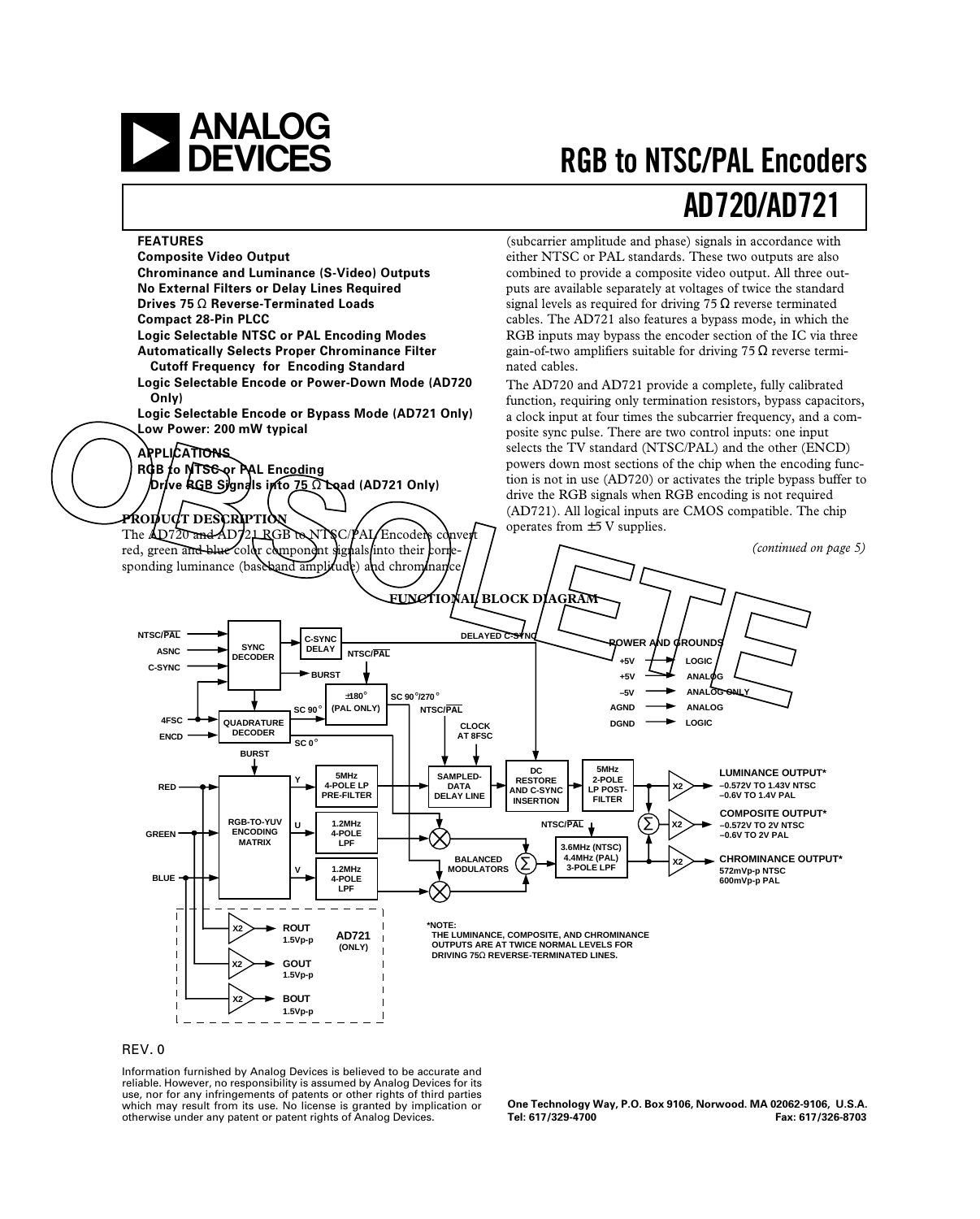# **AD720/AD721–SPECIFICATIONS (TA = +25**°**C and supplies =** ±**5 V unless otherwise noted)**

|  | Parameter                                                                                                                                                     | <b>Conditions</b>                                                                                      | Min                           | Typ                            | Max                    | Unit                                       |
|--|---------------------------------------------------------------------------------------------------------------------------------------------------------------|--------------------------------------------------------------------------------------------------------|-------------------------------|--------------------------------|------------------------|--------------------------------------------|
|  | SIGNAL INPUTS (RDIN, GRIN, BLIN)<br>Input Amplitude                                                                                                           | <b>NTSC</b><br>PAL                                                                                     |                               | 714<br>700                     |                        | mV<br>mV                                   |
|  | Input Resistances <sup>1</sup><br>RDIN with Respect to AGND<br>GRIN with Respect to AGND<br>BLIN with Respect to AGND<br>Input Capacitance                    |                                                                                                        |                               | 2.3<br>4.2<br>4.2<br>5         |                        | $k\Omega$<br>$k\Omega$<br>$k\Omega$<br>pF  |
|  | LOGIC INPUTS (C-SYNC, 4FSC, ENCD, NTSC)<br>Logic LO Input Voltage<br>Logic HI Input Voltage<br>Logic LO Input Current (DC)<br>Logic HI Input Current (DC)     |                                                                                                        | 4                             | $\leq$ 1<br>$\leq$ 1           | $\mathbf{1}$           | V<br>$\mathbf V$<br>μA<br>μA               |
|  | BYPASS AMPLIFIERS (AD721 Only)<br>Gain Error<br>$Small\$ Signal $=$ 3 dB Bandwidth<br>Output Offset Voltage (Active State)<br>Output Voltage/(Inastive State) | Nominal Gain of $\times 2^2$                                                                           | $-5$<br>100<br>$-50$<br>$-50$ |                                | $+5$<br>$+50$<br>$+50$ | $\%$<br><b>MHz</b><br>mV<br>mV             |
|  | VIDEO OUTPUTS <sup>3</sup> (EUMA, GRMA <del>, C</del> MPS)<br>Euminande (I/UMA) Output<br>Bandwidth<br>Gain Error<br>Linearity<br>Sync Level                  | <b>NTSO</b><br>5 д т                                                                                   | $-5$<br>252                   | 5<br>$\pm 1$<br>±0.1<br>286    | $+5$<br>320            | <b>MHz</b><br>$\%$<br>$\%$<br>mV           |
|  | Chrominance (CRMA) Output<br>Bandwidth<br>Color Burst Amplitude                                                                                               | <b>NTSC</b><br>PAL<br><b>NTSC</b>                                                                      | 257                           | 300-<br>3.6<br>4.4<br>286      | 315                    | mV<br>MHz<br>$\overline{M}$ Hz<br>$mV$ p-p |
|  | Absolute Gain Error<br>Absolute Phase Error<br>Chroma/Luma Time Alignment <sup>4</sup>                                                                        | PAL<br><b>NTSC</b>                                                                                     | ר≤                            | 300<br>±5<br>$\pm$ 3<br>$-170$ | 415                    | mV p-p<br>$\%$<br>Degrees<br>ns            |
|  | Composite Output<br>Absolute Gain Error<br>Differential Gain<br>Differential Phase<br>Output Offset Voltage                                                   | With Respect to Chroma Channel<br>With Respect to Chroma Channel<br>Chroma, Luma, or Composite Outputs | $-5$                          | $\pm 1$<br>0.1<br>0.1<br>50    | $+5$<br>100            | $\%$<br>$\%$<br>Degrees<br>mV              |
|  | Chroma Feedthrough                                                                                                                                            | Monochrome Input                                                                                       |                               | 20                             | 55                     | mV p-p                                     |
|  | POWER SUPPLIES (APOS, DPOS, VNEG)<br>Recommended Supply Range<br>Full Output Current <sup>5</sup>                                                             | Dual Supply<br>$-5$ V Supply<br>+5 V Supply                                                            | ±4.75                         | 35<br>67                       | ±5.25                  | V<br>mA<br>mA                              |
|  | Zero Signal Quiescent Current<br><b>Bypass Mode Quiescent Current</b><br>$(AD721$ Only $)$                                                                    | -5 V Supply<br>+5 V Supply<br>-5 V Supply<br>+5 V Supply                                               | 10<br>10                      | 20<br>20<br>14<br>14           | 35<br>35<br>20<br>20   | mA<br>mA<br>mA<br>mA                       |

NOTES

<sup>1</sup>Input scaling resistors provide best scaling accuracy when source resistance is 37.5  $\Omega$  (75  $\Omega$  reverse-terminated input).

<sup>2</sup>Required for driving a 75  $\Omega$  double reverse terminated load.

4 This is a predistortion (per FCC specifications) that compensates for the chroma/luma delay in the low-pass filter that separates the luminance and chrominance signals in a television receiver. 5 CRMA, LUMA, and CMPS outputs are all connected to 75 Ω reverse-terminated loads; full-white signal for entire field.

Specifications shown in **boldface** are tested on all production units at final electrical test. Results from those tests are used to calculate outgoing quality levels. All min and max specifications are guaranteed, although only those shown in **boldface** are tested on all production units.

Specifications subject to change without notice.

<sup>3</sup> All outputs are measured at a reverse-terminated load; voltages at IC pins are twice those specified here.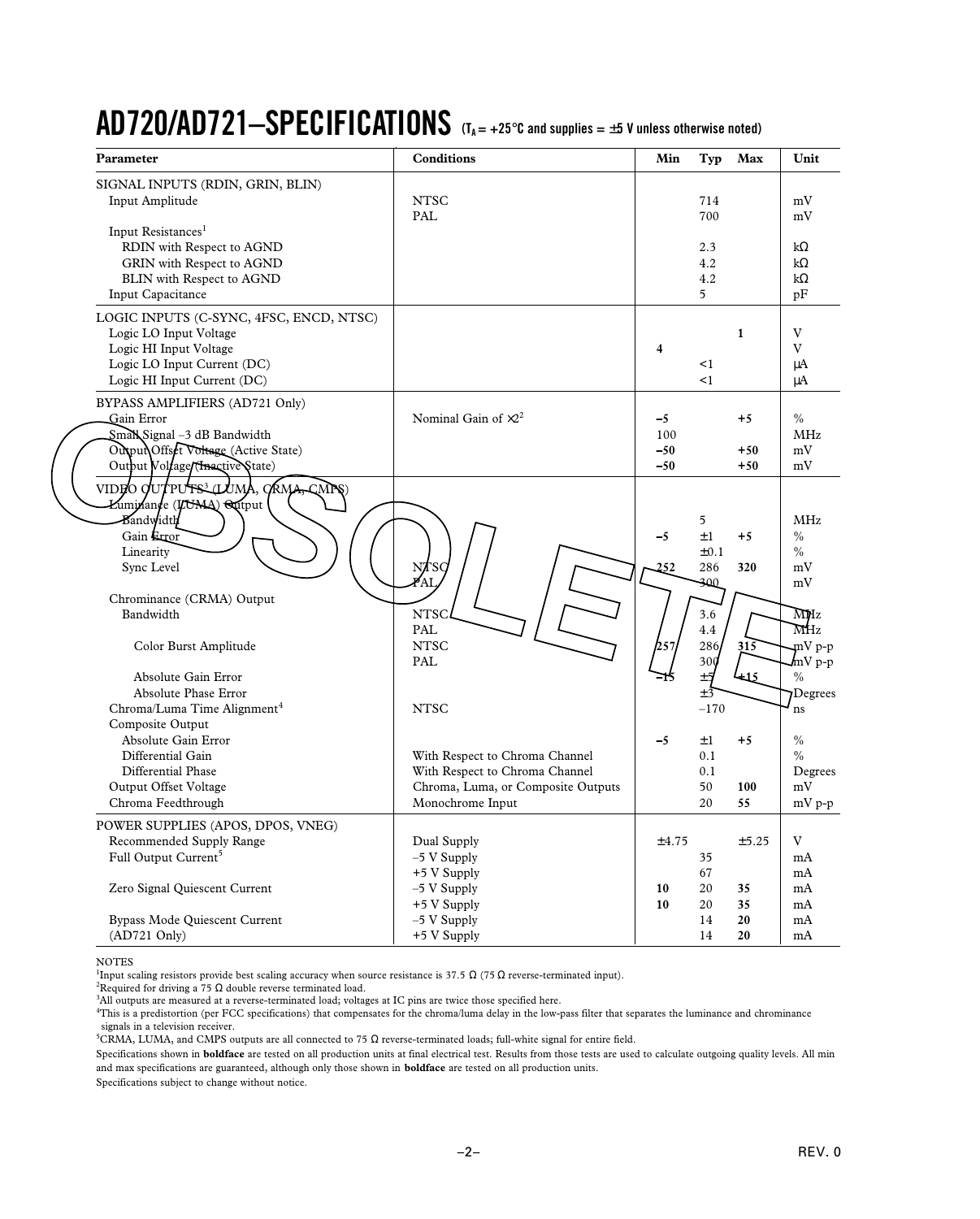**PIN DESCRIPTIONS**

2 (NC) APOS (No Connection) Analog Positive Supply;  $+5 V \pm 5\%$ <br>3 (NC) ROUT (No Connection) Red Bypass Buffer

0 mV to 714 mV for NTSC 0 mV to 700 mV for PAL

A Logical High Enables the NTSC/PAL Encode Mode (A Logical Low Powers Down the Chip) A Logical Low Enables the RGB Bypass Mode

1 (NC) GOUT (No Connection) Green Bypass Buffer<br>2 (NC) APOS (No Connection) Analog Positive Supp

3 (NC) ROUT (No Connection) Red Bypass Buffer 4 AGND Analog Ground Connection<br>5 ENCD A Logical High Enables the 1

6 RDIN Red Component Video Input

7 AGND Analog Ground Connection<br>8 GRIN Green Component Video In 8 GRIN Green Component Video Input

**Pin Mnemonic\* Description\***

#### **ABSOLUTE MAXIMUM RATINGS\***

| Operating Temperature Range $0^{\circ}$ C to +70 <sup>o</sup> C      |  |
|----------------------------------------------------------------------|--|
| Storage Temperature Range $\ldots \ldots \ldots -65$ °C to +150°C    |  |
| Lead Temperature, Soldering 60 sec $\dots \dots \dots \dots$ +300 °C |  |
| NOTE                                                                 |  |

\*Stresses above those listed under "Absolute Maximum Ratings" may cause permanent damage to the device. This is a stress rating only, and functional operation of the device at these or any other conditions above those indicated in the operational section of this specification is not implied. Exposure to absolute maximum rating conditions for extended rating conditions for extended periods may affect device reliability.

Thermal characteristics: 28-pin plastic package:  $\theta_{IA} = 100^{\circ}$ C.

#### **ORDERING GUIDE**



\*( ) pertain only to AD720.

\*\*The luminance, chrominance, and composite outputs are at twice normal levels for driving 75  $Ω$  reverse-terminated lines.

### **CAUTION**

ESD (electrostatic discharge) sensitive device. Electrostatic charges as high as 4000 V readily accumulate on the human body and test equipment and can discharge without detection. Although the AD720/AD721 features proprietary ESD protection circuitry, permanent damage may occur on devices subjected to high energy electrostatic discharges. Therefore, proper ESD precautions are recommended to avoid performance degradation or loss of functionality.

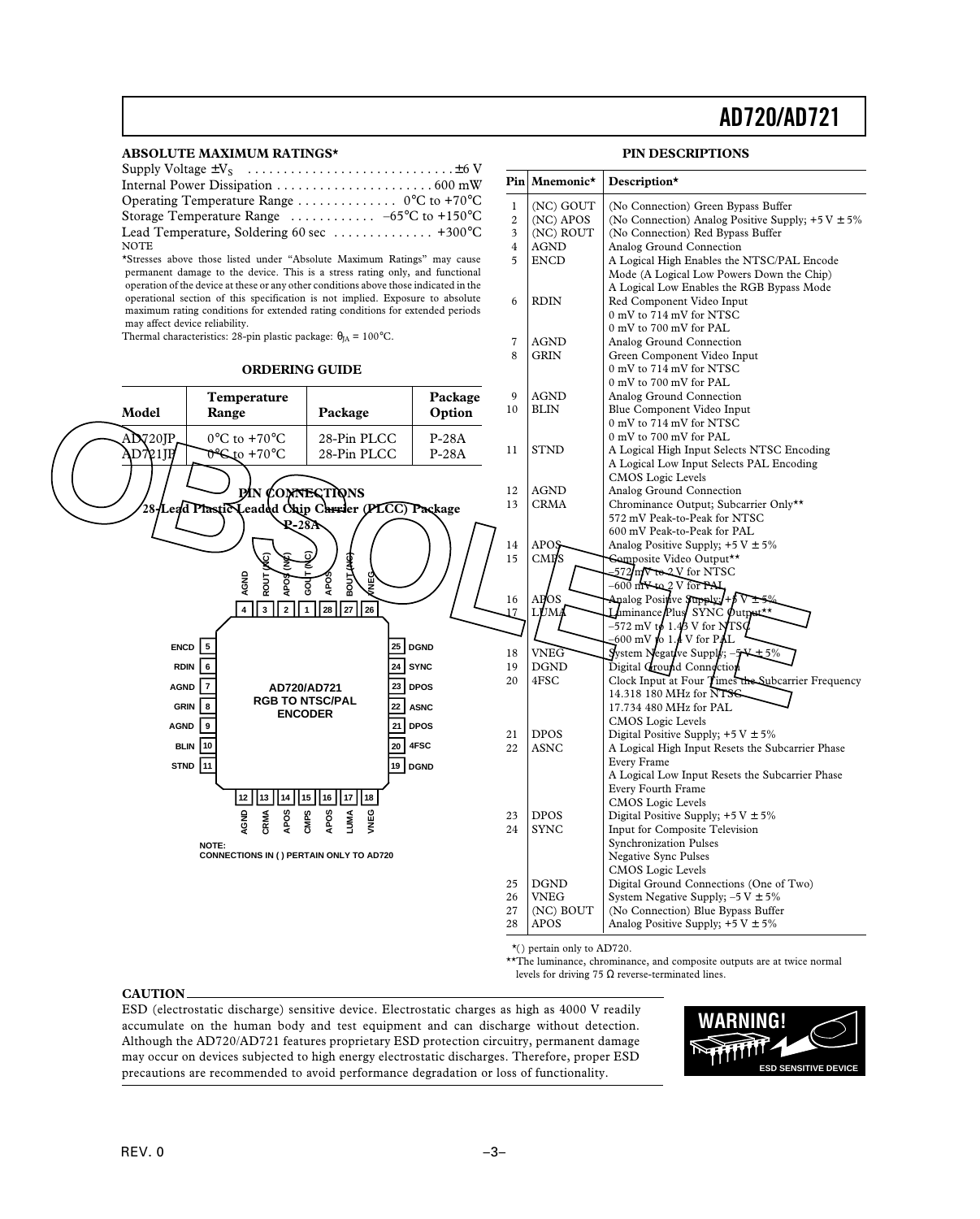## **AD720/AD721–Typical Characteristics**



Figure 3. Modulated Pulse and Bar, NTSC





Figure 7. Horizontal Timing, PAL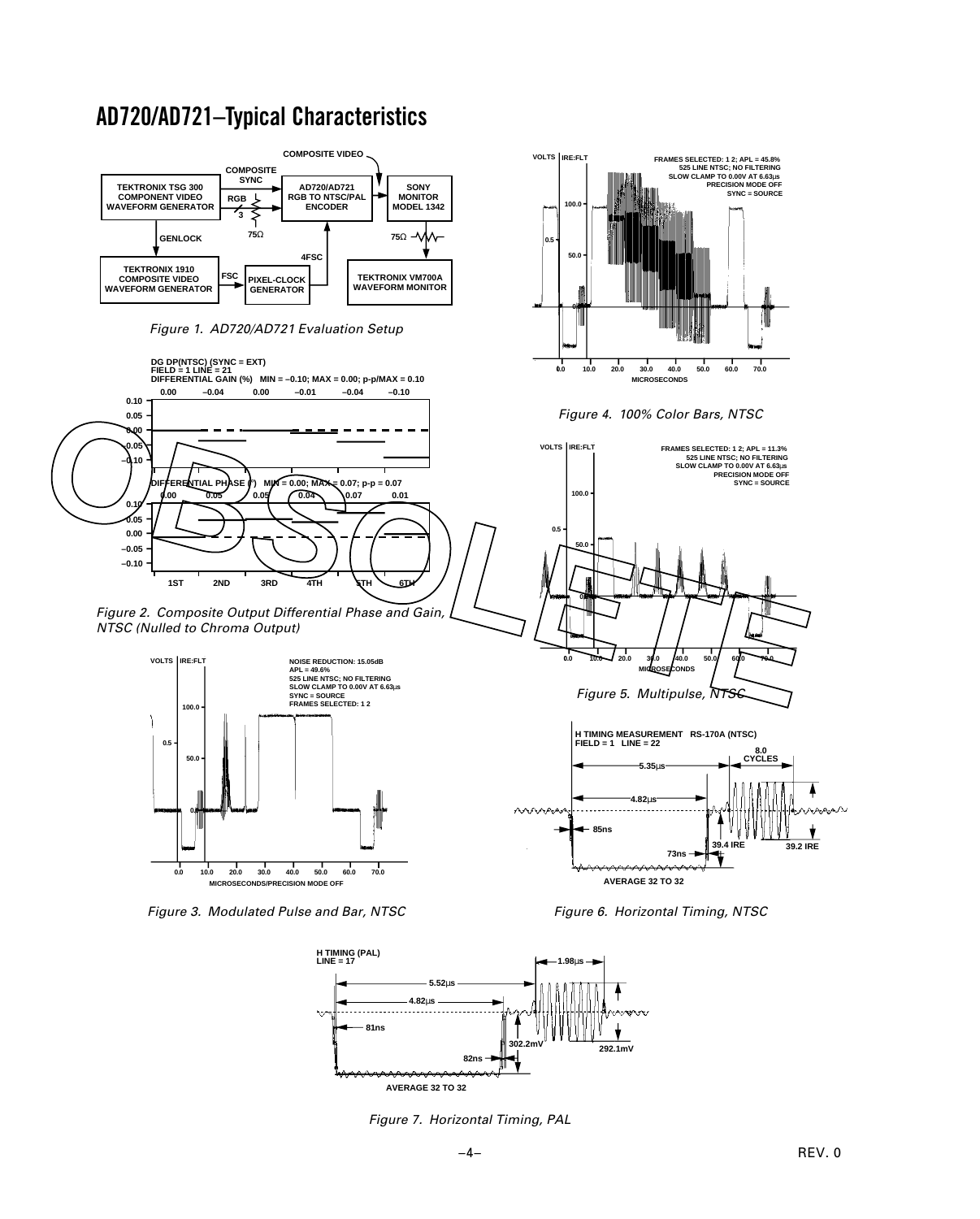### *(continued from page 1)*

All required low-pass filters are on chip. After the input signals pass through a precision RGB to YUV encoding matrix, two onchip low-pass filters limit the bandwidth of the U and V color difference signals to 1.2 MHz prior to quadrature modulation of the color subcarrier; a third low-pass filter at 3.6 MHz (NTSC) or 4.4 MHz (PAL) follows the modulators to limit the harmonic content of the output.

Delays in the U and V chroma filters are matched by an on-chip sampled data delay line in the Y signal path; to prevent aliasing, prefilter at 5 MHz is included ahead of the delay line and a post filter at 5 MHz is added after the delay line to suppress harmonics in the output. These low-pass filters are optimized for minimum pulse overshoot. The overall delay is about 170 ns, which precompensates for delays in the filters used to decode the NTSC or PAL signal in a television receiver. (This precompensation delay is already present in TV broadcasts.)

The AD720 and AD721 are available in a 28-pin plastic leaded thip carrier for the  $C$  to +70°C commercial temperature range.

### **THEORY OF OPERATION**

Referring to the AD720/AD721 block diagram (Figure 8), the  $RGB$  inputs (each  $0$  mV to  $\sqrt{14}$  mV in NTSC or 0 mV to 700 mV in PAL) are first encoded into luminance and color difference signals. The luminance  $j$ ignal is called the "Y" signal and the color-difference signals and  $\bar{V}$ signal and the color-difference signals/are called U and V.  $\int$ Th RGB inputs are encoded into the  $YUV$  formal using the transformation

 $Y = 0.299R + 0.587G + 0.114B$  $U = 0.493$  (B-Y)  $V = 0.877$  (R-Y)

For NTSC operation, the chroma amplitude is increased by the factor 1.06 prior to summation with the luminance output. The burst signal is inserted into the Y channel in the encoding matrix.

The three outputs of the encoding matrix, now transformed into Y, U, and V components, take two paths. The Y (luminance) signal is passed through a delay line consisting of a prefilter, a sampled-data delay line, and a post filter. The pre- and post-filters prevent aliasing of harmonics back into the baseband video. The overall delay is a nominal –170 ns relative to the chrominance signal, in keeping with broadcast requirements to compensate for delays introduced by the filters in the decoding process.

The U and V components pass through 4-pole modified Bessel low-pass filters with a 1.2 MHz –3 dB frequency to prevent aliasing in the balanced modulators, where they modulate a 3.579 545 000 MHz (NTSC) or 4.433 618 750 MHz (PAL) signal via a pair of balanced modulators driven in quadrature by the color subcarrier.

The AD720/AD721 4FSC input drives a digital divide-by-4 circuit (two flip-flops) to create the quadrature signal. The reference phase 0° is used for the U signal. In the NTSC mode, the V signal is modulated at 90°, but in the PAL mode, the V modulation input alternates between  $90^{\circ}$  and  $270^{\circ}$  at half the line rate as required by the PAL standard. The outputs of the balanced modulators are summed and low-pass filtered to re-



Figure 8. AD720/AD721 Functional Block Diagram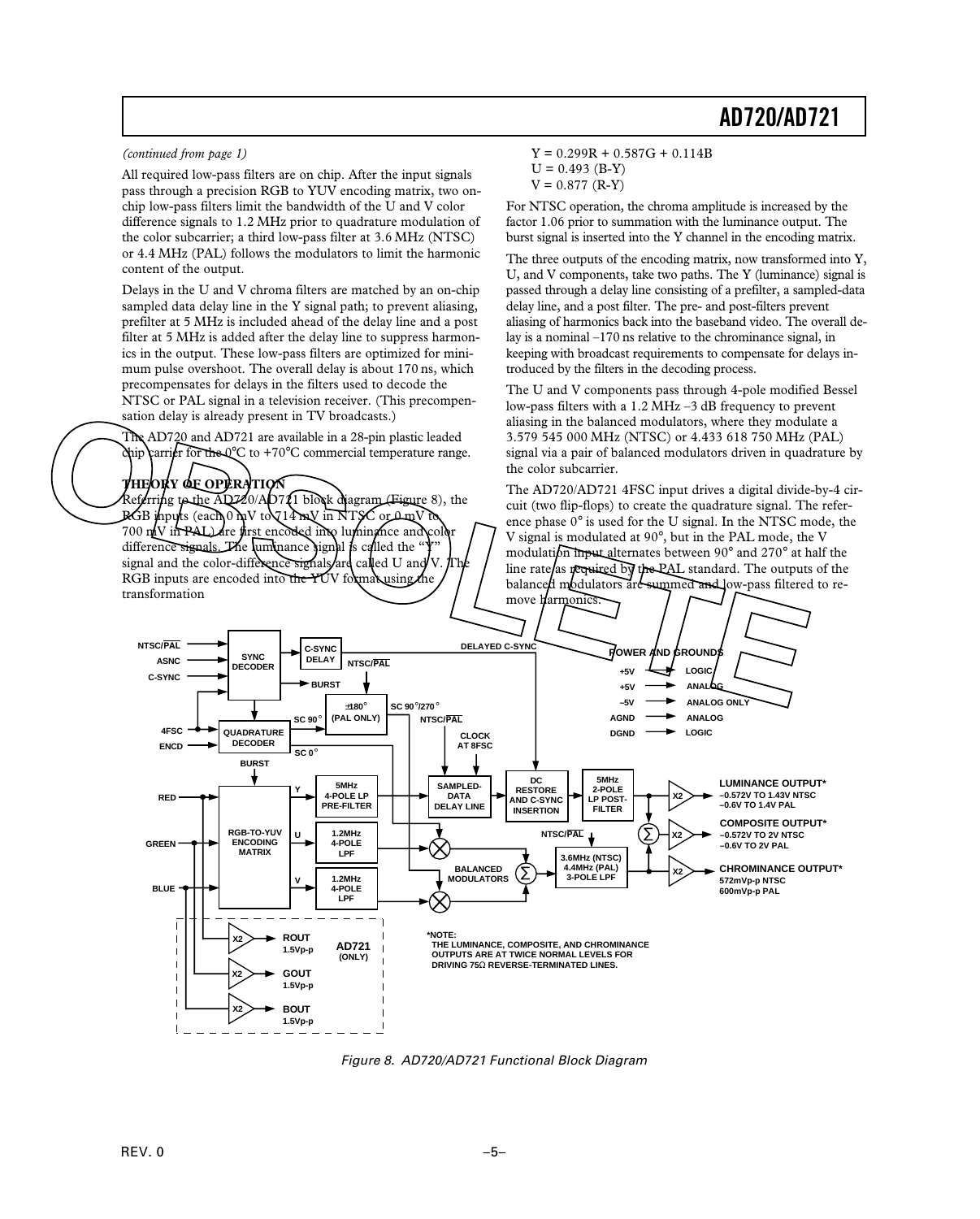The filtered output is summed with the luminance signal to create a composite video signal. The separate luminance, chrominance, and composite video signals are amplified by gain-of-two amplifiers for driving 75  $\Omega$  reverse-terminated lines. The separate luminance and chrominance outputs together are known as "S-Video."

The digital section of the AD720/AD721 is clocked by the 4FSC input. It measures the width of pulses in the composite sync input to separate vertical, horizontal, and serration pulses and to insert the subcarrier burst only after a valid horizontal sync pulse.

Asserting the ENCD pin to a logical low routes the AD721's RGB inputs through three gain-of-two bypass buffers for driving 75  $\Omega$  reverse-terminated lines, bypassing the encoder section of the AD721. The triple bypass amplifier is utilized to overcome the loading effects of a "TV-out" connection on the RGB monitor output. When a video encoder is connected to outputs of a current-out video RAMDAC or VGA controller, the R, G, and B signals to the monitor are loaded-down. This requires the use of a gain block to properly drive the monitor.



Figure 10. AD721 Application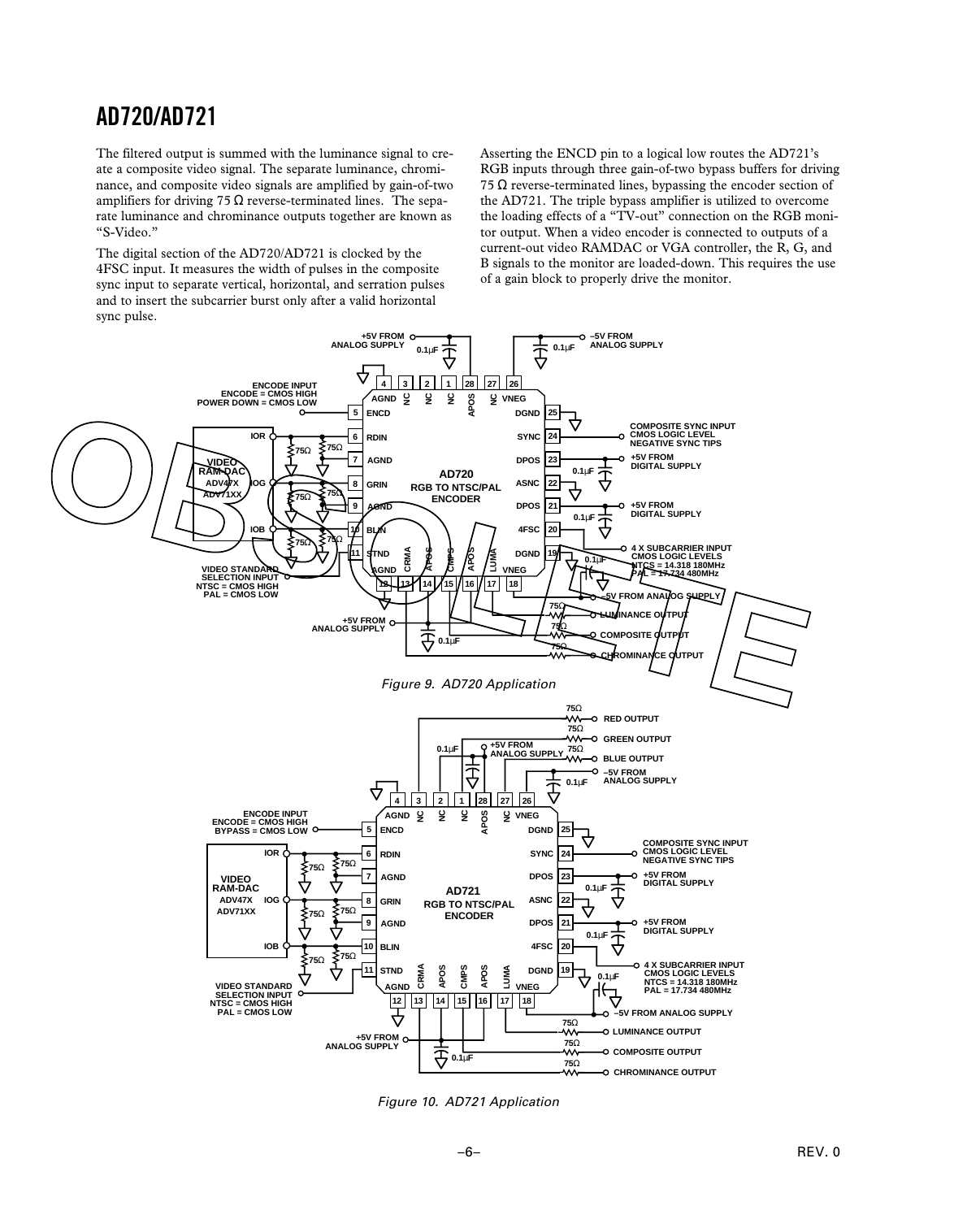### **APPLYING THE AD720/AD721**

Figure 9 shows the application of the AD720 and Figure 10 shows the application of the AD721. Note that the AD720 and AD721 differ from other analog encoders because they are dc coupled. This means that, for example, the expected RGB inputs are 0 mV to 714 mV in NTSC and 0 mV to 700 mV in PAL. The luminance, chrominance, and composite outputs are also dc coupled. These outputs can drive a  $75 \Omega$  reverseterminated load. Unused outputs should be terminated with 150  $\Omega$  resistors.

The RGB data must be supplied to the AD720/AD721 at NTSC or PAL rates, interlaced format. Various VGA chip set vendors support this mode of operation. Most computers supply RGB outputs in noninterlaced format at higher data rates than NTSC and PAL, which means that "outboard" encoders must supply some form of timing conversion before the RGB data reaches the AD720/AD721.

Note also that the AD720/AD721 does not have internal dc restoration and does not accept sync on green. The composite sync nput is a separate, CMOS logical-level input and must be synchronized with the  $4FSC$  input, which serves as the master clock for/the AD7207AD721.

The  $AD720/AD721$  does not implement two elements of the PAL and NFSC standards. INNTSC operation, it does not  $P_{\text{and}}$  NFSC standards. In NTSC operation, it does not support the  $7.5$  IRE unit setup (1)IRE unit  $\neq 7.14$  mV)-this must be added via software using the RGB inputs. Many RAM-DACs, such as the Analog Devices ADV471 and  $\Delta$ DV478, offer a logic-selectable setup mode. In PAL operation, the AD720/ AD721 does not implement a 25 Hz subcarrier offset. The public intervention of the public intervention of the state and the state intervention of the AD720/AD721 does not have internal dc res-<br>
The magnetic state and the AD720/AD721 does not have the magnetic source of the

### **Decoupling and Grounding**

Referring to the pin descriptions, the AD720/AD721 uses multiple analog grounds, digital grounds, digital positive supply inputs, analog positive supply inputs, and analog negative supply inputs in order to maximize isolation between analog and digital signal paths.

The most sensitive input of the AD720/AD721 is the 4FSC pin: any noise on this pin directly affects the subcarrier and causes degradation of the picture. Digital and analog grounds should be kept separate and brought together at a single point.

All power supply pins should be decoupled using 0.1 µF ceramic capacitors located as close to the AD720/AD721 as possible. In addition, ferrite beads may be slipped over the power supply leads to reduce high frequency noise.

If a high speed RAM-DAC is used (e.g., capable of 80 MHz operation with subnanosecond rise times), care must be taken to properly terminate the input printed-circuit-board traces to the AD720/AD721. Otherwise, ringing on these traces may occur and cause degradation of the picture.

### **APPLICATIONS HINTS**

In applying the AD720/AD721, problems may arise due to incorrect input signals. A few common situations follow.

**Fade to Black or White—Invalid Horizontal Sync Pulses** Some systems produce sync pulses that are longer or shorter than the NTSC and PAL standards specify. The digital sync separator in the AD720/AD721 ignores horizontal sync pulses that are too long or too short. Figure 11 shows the timing windows for valid NTSC and PAL horizontal sync pulses.



#### **IF THE TRAILING EDGE OF A COMPOSITE SYNC PULSE IS WITHIN THIS WINDOW, THE PULSE IS TREATED AS A HORIZONTAL SYNC PULSE. IF THE TRAILING EDGE IS OUTSIDE THIS WINDOW, THE PULSE IS TREATED AS AN EQUALIZING OR BLANKING PULSE.**

### Figure 11. NTSC and PAL Timing for Valid Horizontal Sync Pulses

When the horizontal sync pulses are too long or too short, a dc offset voltage (due to charge storage) increases on the output of the sampled data delay line's auto-zero amplifier. Normally, this offset voltage is removed at the beginning of every line, as signified by the horizontal sync pulse. Without the horizontal sync pulse, the  $d\sigma$  offset on the auto-zero amplifier increases over time (usually about three to five minutes) until it overrides the luminance information. The end result is a slow fade to black or white.

### Color Flickering Asynchronous Operation

The AD7207AD721 requires that its  $4FST$  and composite sync signals be synchronized. In most systems (when the two signals are synchronized, the composite syndsignal is generated using a 4FSC signal as the reference. After every four frames, the AD720/AD721 resets the phase quadrature generator. When the CSYNC and 4FSC are synchronized, this reset is transparent to the system because the reference phase does not change. When the CSYNC and 4FSC are not synchronized, the difference between the reference phase and its new value upon reset causes an instantaneous color shift, which appears as a flickering in the color.

#### **Adding NTSC Setup**

The easiest way to add the  $7.5$  IRE unit<sup>1</sup> setup is to use a ADV471/478 or ADV477/475 or ADV473 type RAM-DAC, which have a logic-selectable setup (called "pedestal" on some data sheets and "setup" on others).

### **Color Fidelity**

A source impedance other than 37.5  $\Omega$  (75  $\Omega$ ||75  $\Omega$ —a reverse-terminated 75  $\Omega$  input) can cause errors in the YUV encoding matrix, which is basically resistive and depends on the correct source impedance for accuracy. Figures 9 and 10 show the correct interface between a RAM-DAC and the AD720 and AD721 respectively, using 75  $\Omega$  reverse-terminated connections.

**NOTE** <sup>1</sup>IRE unit =  $7.14$  mV.